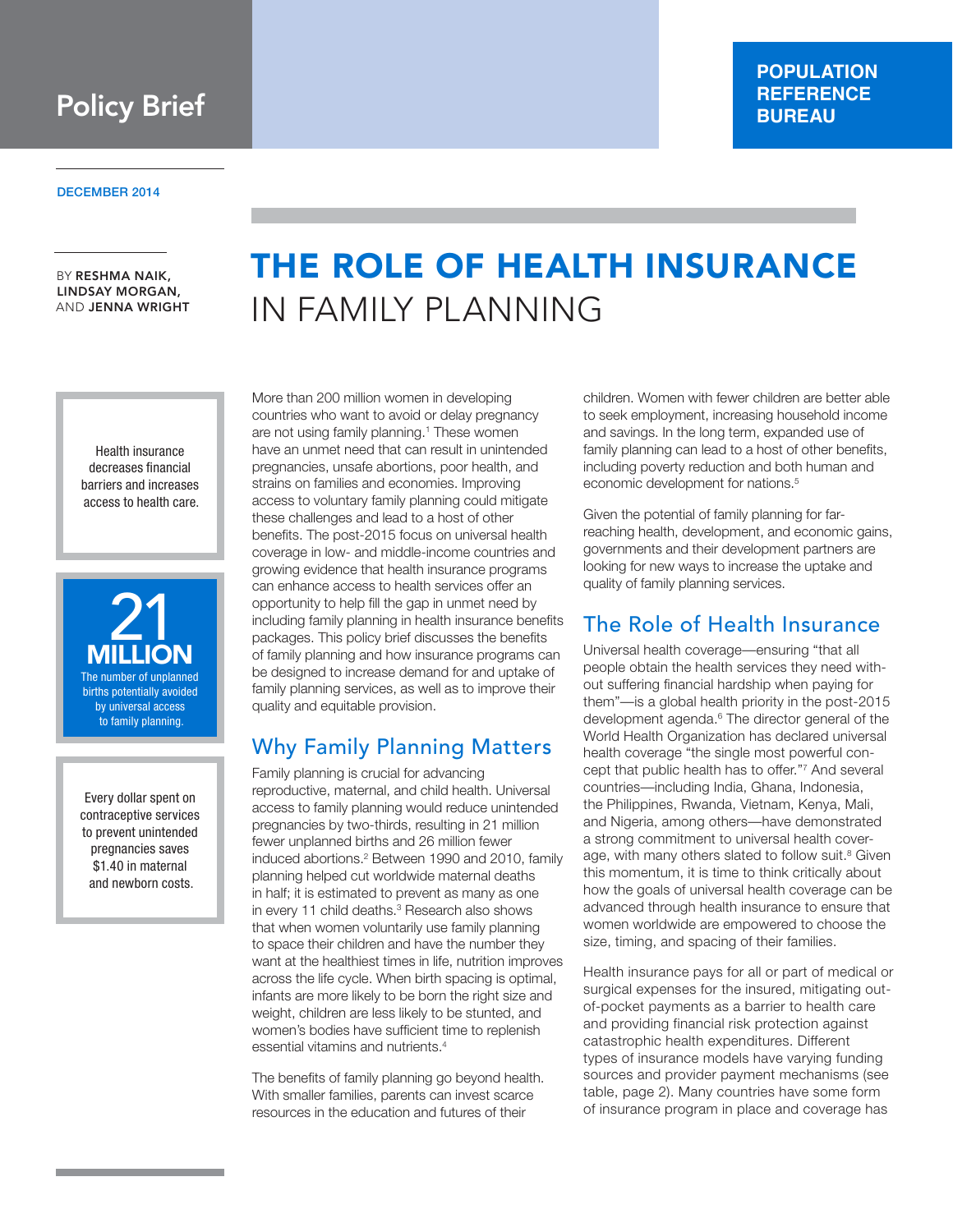#### Models of Health Insurance

| <b>TYPE OF INSURANCE</b>  | <b>FINANCING SOURCE</b>           | <b>MANAGEMENT</b>             | <b>COUNTRIES</b>                              |
|---------------------------|-----------------------------------|-------------------------------|-----------------------------------------------|
| National Health Insurance | General taxes                     | Public sector                 | Canada, Costa Rica, France,<br>United Kingdom |
| Social Health Insurance   | Payroll taxes from employers      | Social security agency,       | Colombia, Germany, Japan, South Korea,        |
|                           | and employees                     | health fund, sickness fund(s) | United States (Medicare)                      |
| Private Voluntary         | Premium payments from individuals | Commercial insurance company, | South Africa, United States                   |
| Insurance-Commercial      | or employers/employees            | for-profit or not-for-profit  |                                               |
| Community-based           | Premium payments from individuals | Community or association      | China, India, Philippines,                    |
| Health Insurance          | and/or community                  |                               | Rwanda, Senegal                               |

**Source:** Adapted from Hong Wang et al., *Health Insurance Handbook – How To Make It Work* (Washington, DC: World Bank, 2012).

increased considerably. In 2003-2004, about 55 million people in India had access to health insurance, and by 2010, this figure had risen to over 300 million covering 25 percent of the population.<sup>9</sup> In Rwanda, prior to a community-based health insurance pilot in 1999, no health insurance program was in place; by 2010, coverage had exceeded 90 percent.<sup>10</sup>

When developing insurance programs, governments and health insurance providers must carefully decide on a benefits package that clearly describes the types of services covered, along with levels of coverage and any applicable exclusions and/or limits on services. Since lack of access and inability to pay are important reasons women do not use family planning, inclusion of family planning services in health insurance programs could increase uptake.<sup>11</sup> The Commission on Macroeconomics and Health has suggested criteria for choosing essential health interventions. Family planning is a strong match to the key criteria because it is a technically effective intervention, can be delivered successfully, addresses health issues that impose a heavy burden on society, and has benefits beyond the intervention itself.<sup>12</sup>

It is well established that family planning results in benefits beyond reducing unmet need and lowering fertility—benefits such as fewer maternal and child deaths and complications from abortions; and improved nutrition outcomes among women, infants, and children. Given the high cost of addressing maternal and child health, these benefits can lead to considerable savings for health systems and insurance providers. For example, every dollar spent on contraceptive services to help women prevent unintended pregnancies saves \$1.40 in maternal and newborn health care costs. At this level, spending \$8 billion to address the unmet need of all women globally would result in a savings of more than \$11 billion in maternal and newborn health services.<sup>13</sup> With the inclusion of family planning in insurance benefits packages, governments that offer free family planning services can also benefit from cost savings.

### Health Insurance and Uptake of Health Services

Studies show that health insurance decreases financial barriers and increases access to health care generally, as in the Philippines, Rwanda, and Ghana.14 And a review of the effect of insurance on maternal health found that insurance positively influences uptake of facility-based delivery across all types of insurance schemes in a number of developing countries.15

For family planning specifically, the evidence is more limited though nonetheless promising. In the United States, which has long-term experience with various financing schemes, insurance and health care coverage plans have been shown to increase family planning uptake. An analysis by the Brookings Institution found that expanding access to publicly provided family planning services through Medicaid, a government-run program that provides health care coverage for low-income clients, significantly increased the use of contraception and reduced unintended pregnancies among low-income American women. In the states where Medicaid was expanded, the study estimates that birth rates declined by 7 percent among women ages 18 to 19, and by as much as 15 percent among 20-to-24-year-old women who were newly eligible for family planning coverage.16

In low- and middle-income countries, reproductive health vouchers with features similar to insurance have also shown positive results. A voucher program in Kenya resulted in more use of family planning services.<sup>17</sup> And a study in Indonesia found increased use of contraceptives among females eligible for a health card program targeted to the poor.<sup>18</sup>

In a multicountry study of health insurance and family planning uptake, seven countries had varying levels of insurance and five had some coverage for family planning in their insurance package. Unmet need was high in all countries except Colombia (high insurance coverage) and Turkey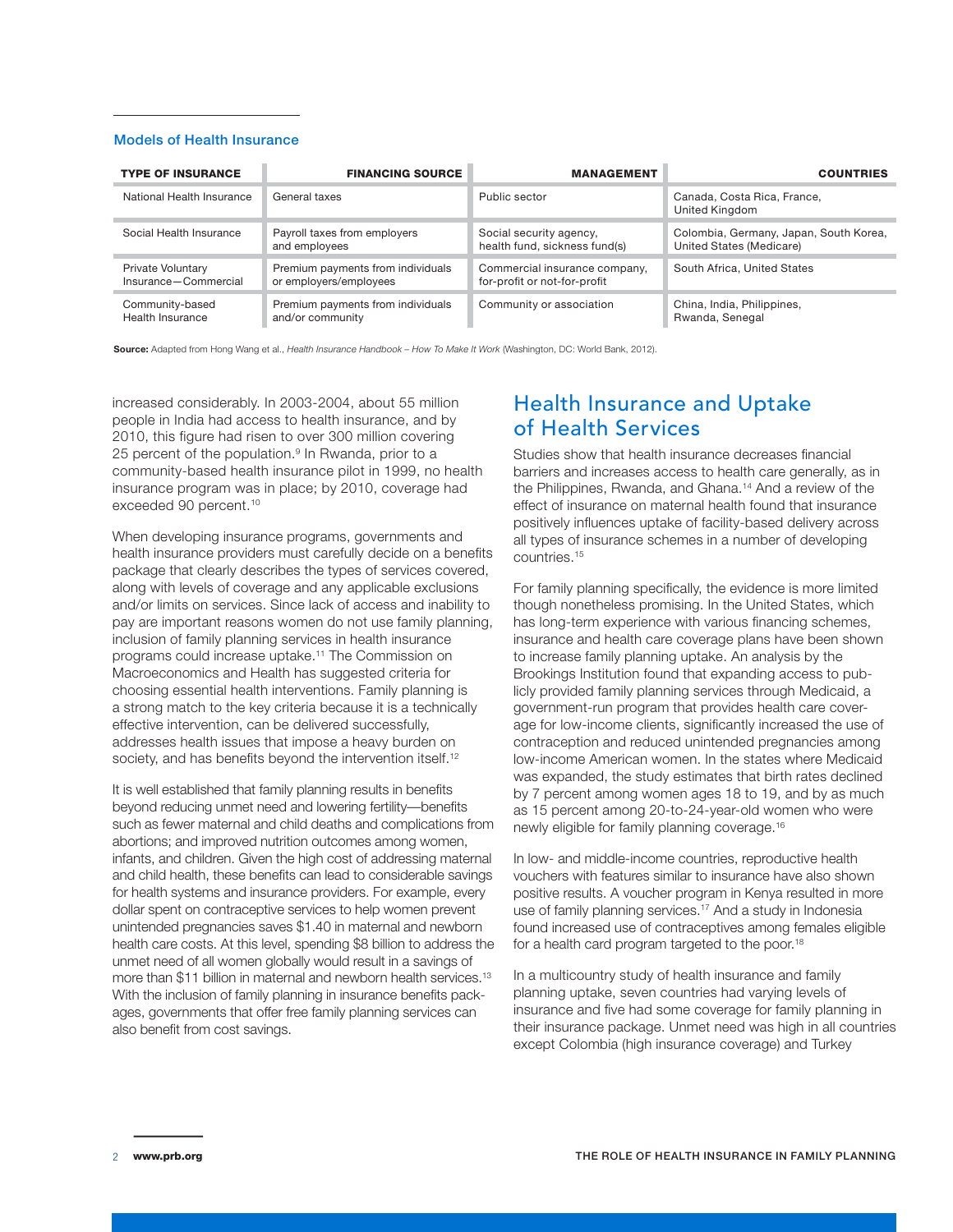#### BOX 1

# Health Insurance and Family Planning in Ghana

The government of Ghana is integrating coverage for family planning into the country's National Health Insurance Scheme (NHIS). NHIS is a public health insurance scheme funded through general government revenue, a national health insurance levy, social security contributions, and individual premiums. Several vulnerable groups are exempted from premium payments; health services included under the benefits package are provided to participants free of charge.

The NHIS benefits package covers 95 percent of diseases in the country. However, it initially excluded family planning services because other programs existed for family planning that were implemented by the Ghana Health Service under the Ministry of Health as well as by international partners. Despite these programs, barriers to access still exist. Although family planning services at public and some nonprofit facilities are subsidized, many women still cannot afford them. According to a recent report, most public district- or higher-level hospitals have a family planning unit to which clients are referred, but these services are limited at lower-level facilities. Clients who come to health facilities for general health conditions do not routinely receive family planning counseling or services. The report called for increased integration of family planning services into health care visits for other causes.

To address challenges to family planning access, in 2012 legislation addressing NHIS reform required inclusion of a family planning package to be determined by the Minister of Health. Under the reform, family planning education and services will be part of the package of free maternal health care provided under the NHIS. The use of family planning services is expected to increase as financial barriers fall and health care providers increasingly discuss family planning with their clients.

**Sources:** National Health Insurance Authority, Ministry of Health, Ghana, "National Health Insurance Scheme," accessed at www.nhis.gov.gh, on Aug. 4, 2014; Amos Laar, *Integration of Family Planning Into Other Health Services in Ghana: Midterm Report on the Performance Needs Assessment at Four Facilities in the Ashanti and Eastern Regions* (New York: Population Council, 2012); Republic of Ghana, "National Health Insurance Act, 2012 (Act 852)" (Accra, Ghana: Parliament of the Republic of Ghana, 2012); and "Women to Access Free Family Planning Services," *Graphic Online*, Dec. 2, 2013.

(medium insurance coverage), both of which included family planning services in their health insurance packages. Overall, the study showed that there was a positive relationship between insurance and family planning uptake in all countries; however, it was only conclusive in one country-Kenya.<sup>19</sup>

In Kenya, health insurance coverage is quite low (7 percent) and unmet need for family planning is high (26 percent). Insurance coverage in Kenya, which includes only surgical family planning, is primarily concentrated among populations in urban, educated, middle to upper socioeconomic groups, and is mostly employer-based or private. The study design limits causal explanations; however, the link between insurance and family planning uptake could be explained by greater availability of family planning commodities in Kenya given stronger supply chains or better perceptions of the quality of providers who participate in these health insurance programs. It may also be that those women most inclined to use family planning are also those most likely to have health insurance.<sup>20</sup>

### Health Insurance Can Bolster Family Planning

Although better evaluations are needed, current evidence suggests that multiple factors must be addressed to increase family planning uptake. Well-designed insurance programs offer a way to improve the quality and equitable provision of family planning services.

#### **Expanding coverage creates more opportunities to offer family planning education and services.**

Insurance coverage is often limited to those who are employed within formal institutions or who can afford private insurance. However, expanding coverage and eliminating financial barriers would increase client contact with health facilities and providers, creating more opportunities for family planning education and service provision. More frequent interactions with providers on a range of health issues may also increase clients' trust in providers and could lead to positive spillovers for uptake of family planning. One study notes that trust and rapport between clients and providers may even be a more important determinant of family planning acceptance than the number of methods available.<sup>21</sup>

#### **Including family planning in the benefits package can strengthen the infrastructure for family planning services.**

To participate in most insurance programs, health facilities must be accredited and must meet basic standards of staffing and other resources to deliver care. When family planning is part of the benefits package, this accreditation requirement can help ensure that an adequately trained staff and sufficient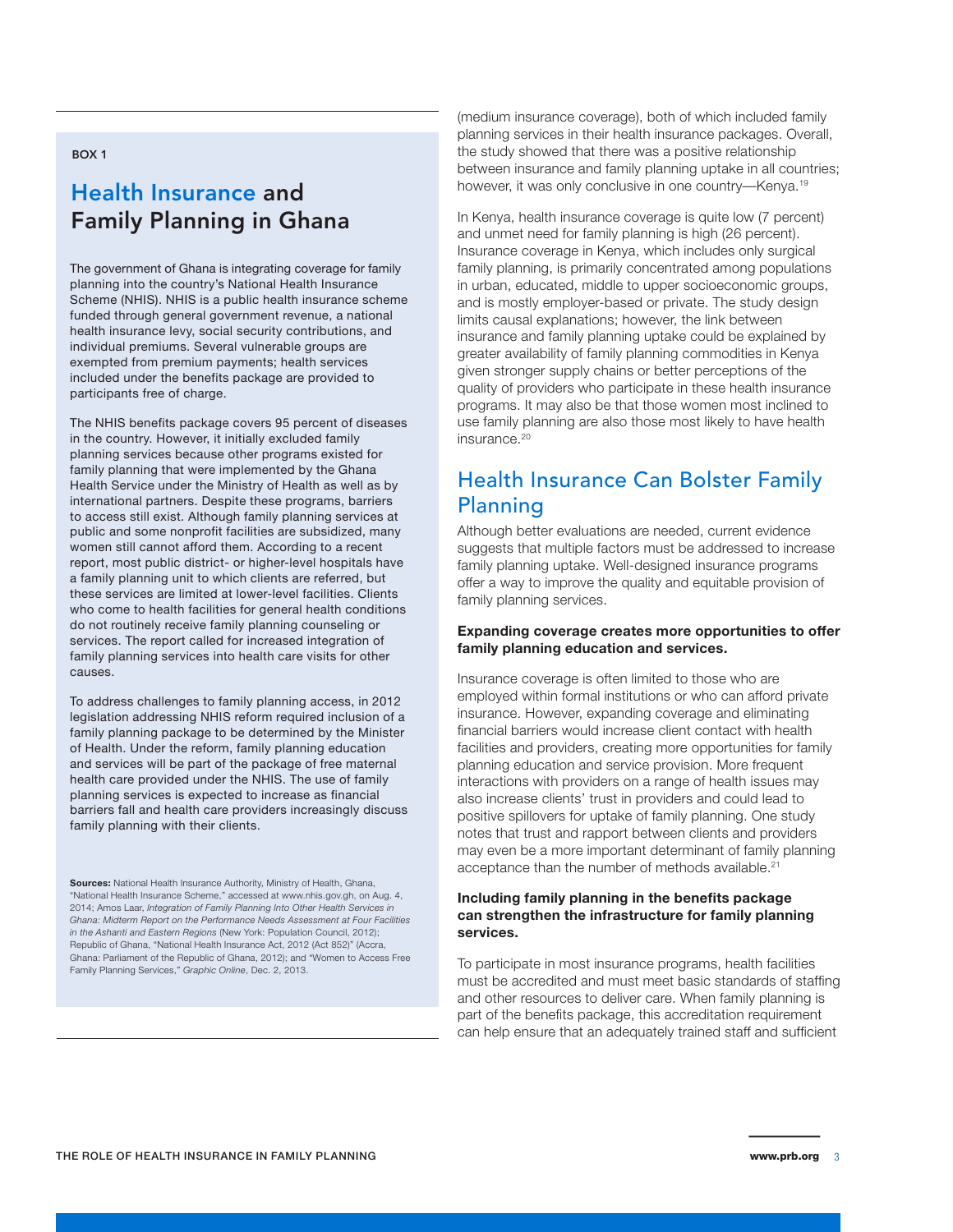#### BOX 2

# Health Insurance and Family Planning in Rwanda

In recent years, Rwanda has achieved nearly 90 percent insurance coverage and has seen substantial increases in family planning uptake. Modern contraceptive prevalence rose from 6 percent in 2000 to 45 percent by 2010. And Rwanda's fertility rate of 4.6 reflects a drop by 1.5 children per woman since 2005.

Members of Rwanda's community-based health insurance system *Mutuelles de santé* pay an annual premium of about 1,000 Rwandan francs (approximately US\$1.80) per family member and a 10 percent copayment fee for all services at the health care facility. Annual premiums account for about 50 percent of the program's funding, while the remaining half is obtained from other insurance funds, charitable organizations, NGOs, development partners, and the government. Those classified as very poor are exempt from payments and their membership is subsidized through pooled funds. Members are entitled to comprehensive benefits for primary care, secondary care, and tertiary care provided through public or private nonprofit contracted facilities, including family planning, antenatal care, basic laboratory examinations, generic drugs, and hospital treatment. Health care providers are paid directly by the program, either based on fee-for-service or through a recently introduced performance-based system.

Health insurance and family planning stakeholders in Rwanda report that adding family planning into the insurance benefits package was not the primary driver of increased uptake, but they did acknowledge that it made some important contributions. For example, respondents reported that expansion of health insurance increased access to and use of health information and services generally and as a result helped change attitudes and behaviors around family planning. Increased contacts with providers through insurance opened new windows to discuss and obtain family planning methods. Further, insurance led to increased access to conventional medical care, which raised clients' level of comfort and trust in conventional versus traditional medicine. Study respondents universally noted this experience as a significant contributor to increased uptake of family planning.

The case of Rwanda shows how insurance complements other essential factors critical to ensuring high coverage and quality of family planning—factors like a strong commodity logistics system, family planning education, provider training, and regular quality monitoring.

**Sources:** Julianna Kohler et al., The *"Insurance Effect": Exploring Health Insurance and Family Planning Uptake in Rwanda* (Bethesda, MD: Abt Associates Inc., 2012); and Chunling Lu et al., "Towards Universal Health Coverage: An Evaluation of Rwanda *Mutuelles* in its First Eight Years," *PLOS One* 7, no. 6 (2012), accessed at www.plosone.org/article/info%3Adoi%2F10.1371%2Fjournal.pone.0039282, on Oct. 15, 2014.

infrastructure are in place for the delivery of high-quality contraceptive services and information.

Including family planning in insurance packages could bolster the contraceptive supply chain. The authors of one study proposed that a reliable and consistent funding stream, through taxes or insurance premiums, may enable more frequent procurement of commodities including contraceptives.<sup>22</sup> Moreover, because provider reimbursement depends on accurate data and health statistics, inclusion of family planning in benefits packages could strengthen family planning data at the facility level, enable more accurate forecasting to prevent stockouts, and ensure that the right quantities and types of contraceptive methods are available.

These improvements to the health care infrastructure and contraceptive supply can increase uptake of family planning as facilities become better-equipped to provide services and clients gain confidence in the quality of services provided.

#### Tying provider reimbursement to quality can boost family planning uptake.

The quality of reproductive health services is an important determinant of whether women adopt, continue to use, or recommend family planning methods to others.<sup>23</sup> Good counseling may "encourage clients to present problems at an earlier point and lead to switching [to a different family planning method] … it may also lay the foundation for longerterm contraceptive use and greater client satisfaction."<sup>24</sup>

If family planning is included in the benefits package and health insurance programs tie reimbursements to quality, providers are encouraged to present women with a full choice of methods, offer thorough counseling, and ensure client follow-up and continuity of care.<sup>25</sup> Given that concerns about side effects or perceived health risks are among the top reasons for nonuse of family planning among married women in Africa, Asia, and Latin America and the Caribbean, such improvements in the quality of counseling and services can have a positive effect on family planning uptake.<sup>26</sup> These improvements can increase trust in providers and address other key barriers such as misperceptions about the risks of pregnancy in the context of breastfeeding or infrequent sex.

#### **Designing pro-poor insurance programs can enhance equitable distribution of family planning services.**

Governments and donors increasingly recognize that providing equitable access to family planning and other reproductive health services is essential for development. Significantly reducing unmet need depends on reaching poor populations, who are generally much less likely to use family planning. In Kenya, for example, nearly twice as many poor married women (40 percent) have unmet need for family planning compared to middle-income (22 percent) and wealthy women (19 percent).<sup>27</sup>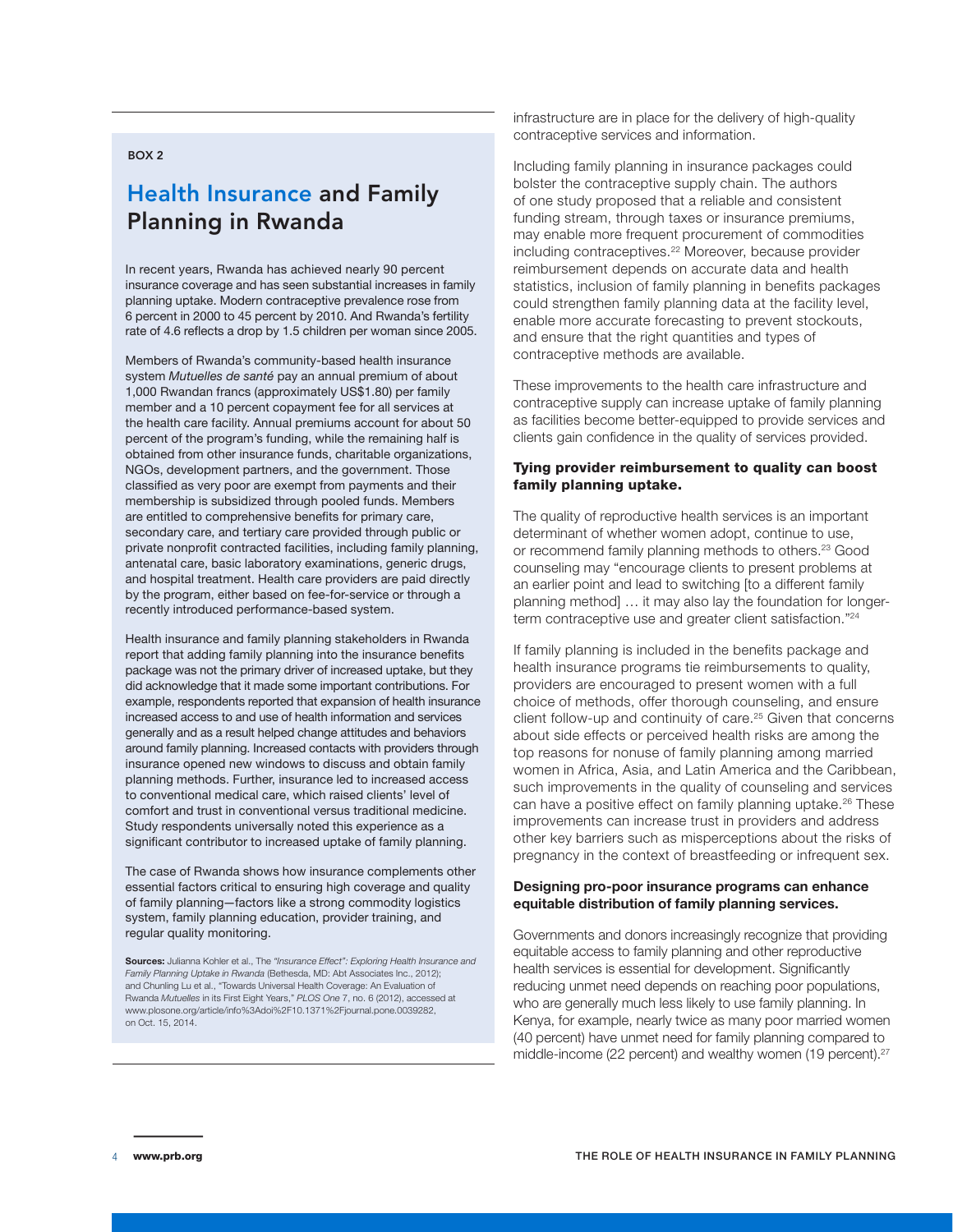When insurance programs are designed to be pro-poor, they can reach more of those in need and ensure that services are equitably delivered.

Many experiments with insurance in low-income countries, both public and private, only reach a small proportion of the population, with the poor less likely to be covered. However, some programs enhance equity by focusing on vulnerable populations and using complementary outreach and communication strategies to provide information and services. Brazil's Family Health Program, introduced in 1994, and Mexico's *Seguro Popular* initiative, launched in 2004, aspire to universal coverage, but rather than taking the traditional approach of serving the easiest to reach, the programs were designed to increase coverage first among disadvantaged groups.28 Insurance programs based on such models can improve equity in the distribution of both family planning and other health services.

### Conclusion

As we move into the post-2015 development agenda with an increasing focus on universal health coverage and health insurance, it is time to engage in a critical dialogue about how to design health insurance to bridge the gap in unmet need for family planning. Although limited, the evidence does provide valuable insights that can help guide future efforts: When family planning is included in the benefits package and when insurance programs are well-designed, these synergies can improve the uptake, quality, and equitable provision of family

planning services. In particular, programs with broad coverage that tie provider reimbursement to quality of service and reach vulnerable populations offer an opportunity to reach more women with needed family planning services. Including family planning in the benefits package removes financial barriers and strengthens the infrastructure for service delivery, taking these gains to even higher levels. Over time, system-wide changes in the delivery of family planning services engendered by the careful design of health insurance programs can yield improvements in knowledge and social norms around family planning, further accelerating its acceptability and use.

# Acknowledgments

This brief was written by Reshma Naik, senior policy analyst at the Population Reference Bureau (PRB); Lindsay Morgan, former senior health analyst at Broad Branch Associates (BBA); and Jenna Wright, senior health analyst at BBA, with guidance from Rena Eichler at BBA and Charlotte Feldman-Jacobs at PRB. Special thanks to Shelley Snyder, Caroline Ly, Ishrat Husain, and Alex Todd of the U.S. Agency for International Development (USAID) for their input. This publication is made possible by the generous support of the American people through USAID under the terms of the IDEA project (No. AID-OAAA-10-00009) and the HFG project (No. AID-OAAA-12-00080). The contents are the responsibility of the Population Reference Bureau and Abt Associates, and do not necessarily reflect the views of USAID or the United States government.

© 2014 Population Reference Bureau. All rights reserved.